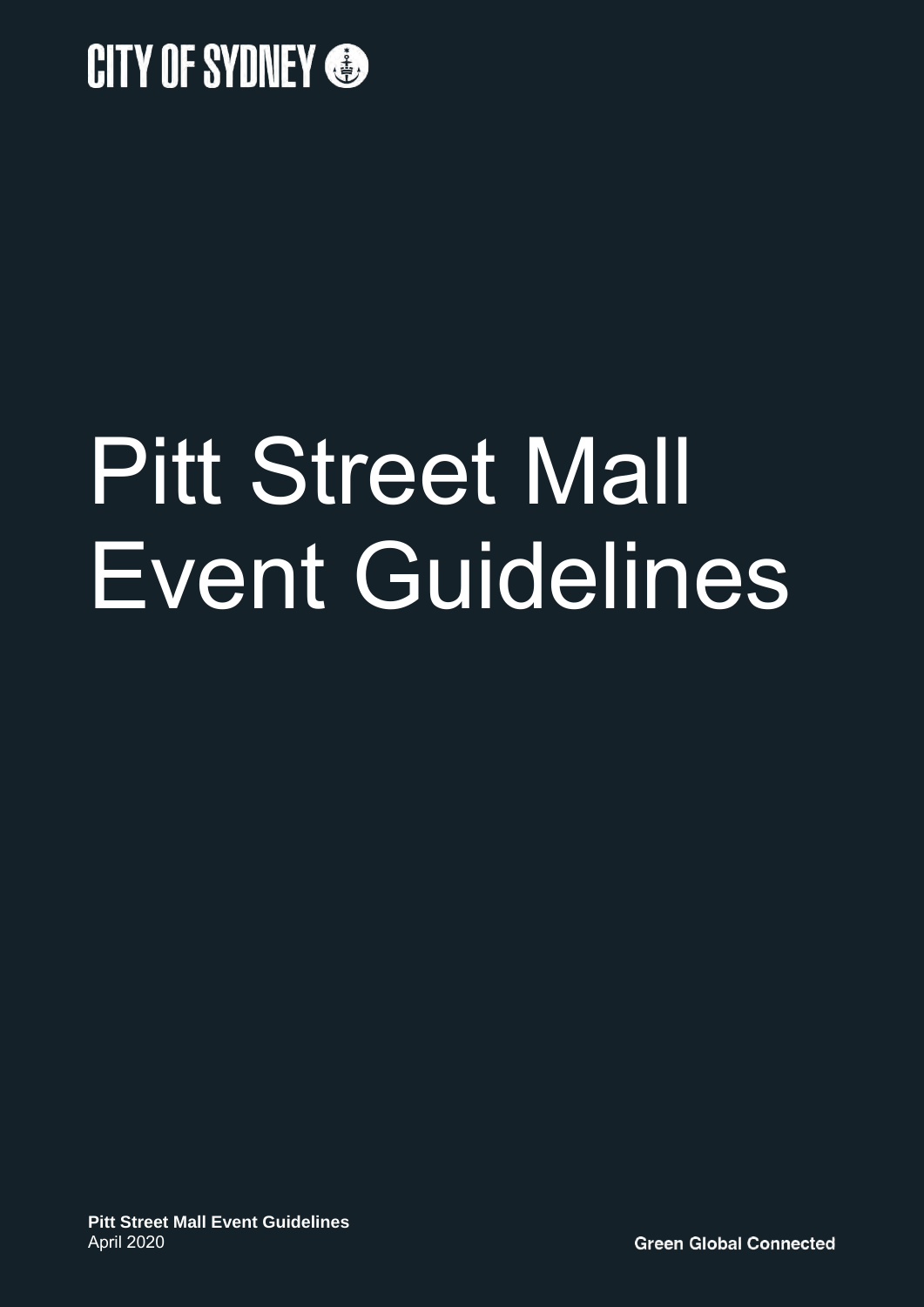## **Contents**

## [Introduction](#page-2-0) 3

- [1. Planning Events in Pitt Street Mall](#page-3-0) 4
- [2. Application and Approval Process](#page-7-0) 8
- [3. Further Details and Contacts](#page-11-0) 12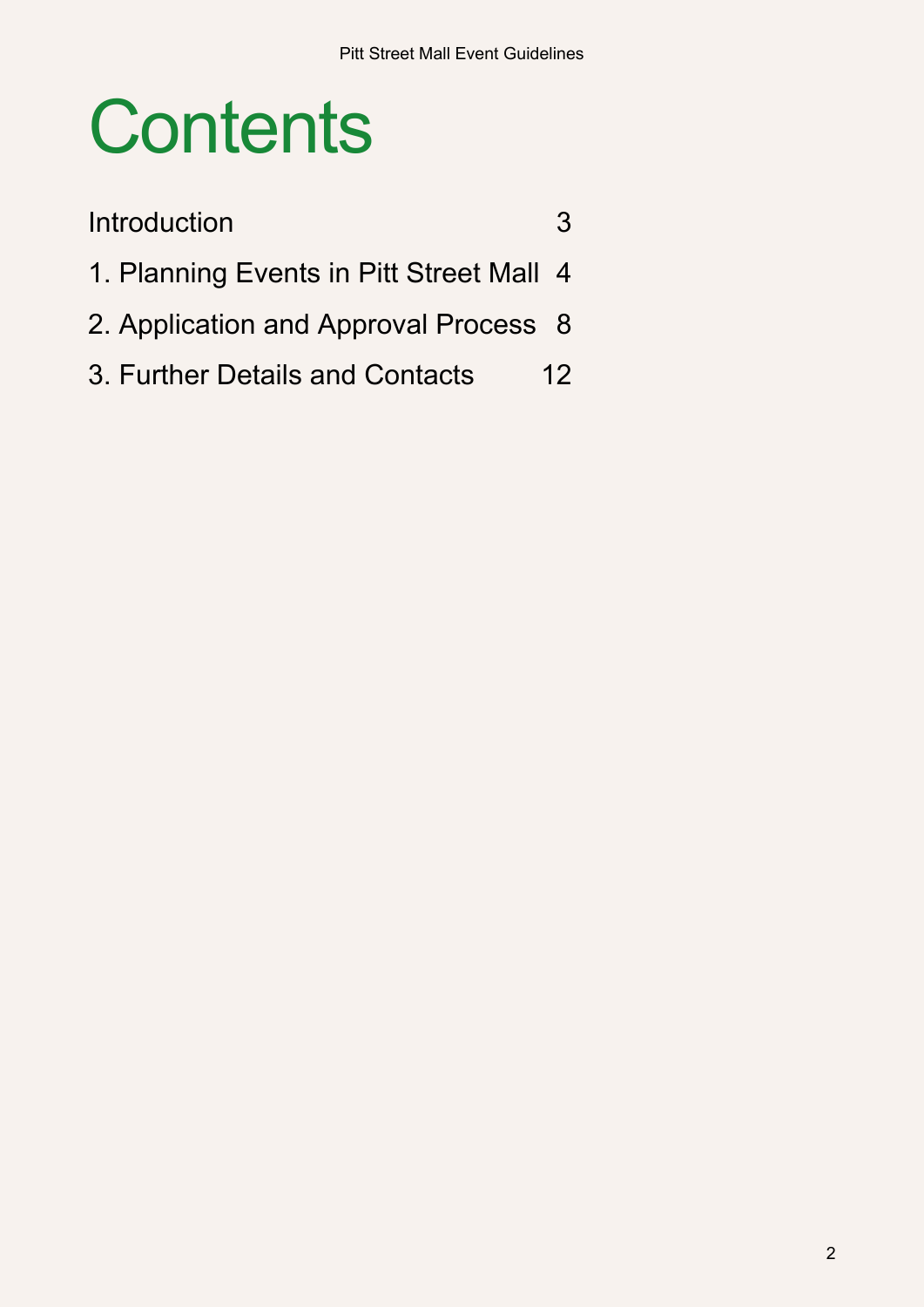## <span id="page-2-0"></span>Introduction

This Pitt Street Mall Event Guidelines document is designed to assist applicants with detailing the regulations and procedures associated with staging events in Pitt Street Mall and gaining approvals from the City of Sydney for such events.

From here on the City of Sydney will be referenced as 'the City' for the purpose of this document.

From here on Pitt Street Mall will be referenced as 'Pitt St Mall' for the purposes of this document.

This document provides an outline of the process required to take your event enquiry from application to approval for Pitt St Mall and should be read in conjunction with the City's overarching [Event Guidelines](https://www.cityofsydney.nsw.gov.au/__data/assets/pdf_file/0003/235830/Event-Guidelines-February-2018.pdf) document and other planning provision documents where applicable.

### Responsibility as an Event Owner

An event organiser is defined as a legal entity responsible for the event, that is, the entity who has taken out and possesses public liability insurance covering the event and all associated activities (extending to any contracted services with third parties) and the stated applicant detailed on the Event Application submitted to the City. Legal liability and responsibilities are not diminished if the event is a community or not-for-profit event.

The event organiser may or may not also be an employer. An employer has specific duties and responsibilities under Work Health and Safety legislation. All event organisers have a duty of care to provide for a safe event for patrons as well as staff employed to produce the event.

It is a legal requirement that event organisers obtain all relevant statutory and regulatory permits required to stage events within the City through all applicable entities and authorities.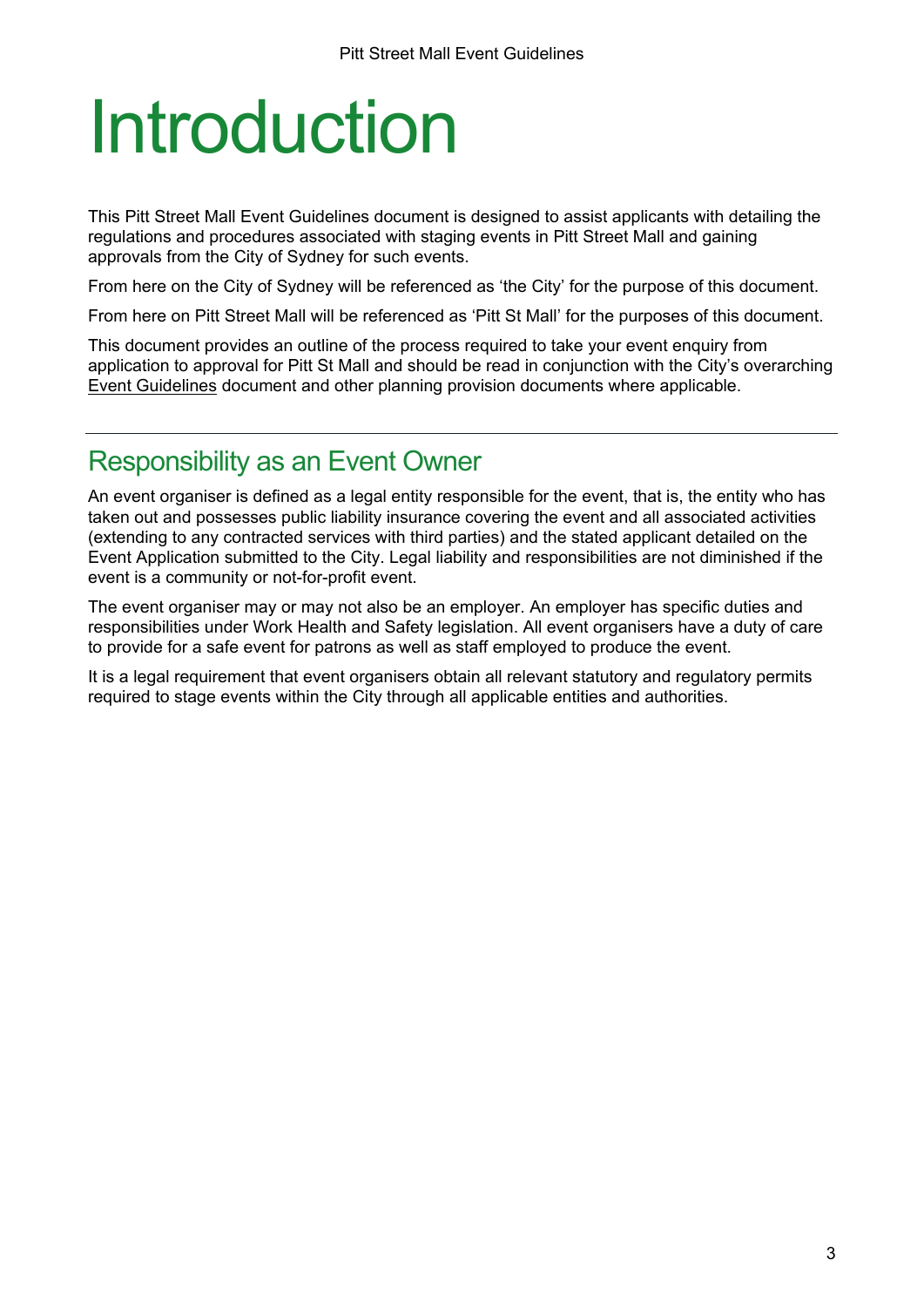## <span id="page-3-0"></span>1. Planning Events in Pitt Street Mall

Pitt St Mall is an iconic public space within Sydney and for any event application to be permissible the proposal must be appropriate for the space through a number of different factors and the City's requirements.

### 1.1. Basic Pre-requisites for Pitt St Mall

- Events must demonstrate a direct connection or benefit to the Central Sydney retail precinct.
- All events must be open to all sectors of the public to participate in. No private events, events that only benefit members, or events that only benefit customers that have purchased a product in store, for example.
- No pop-up shops or retailing is permitted, unless a part of a festival or market and at the City's discretion.
- All events must align with applicable City policies and directives surrounding public space utilisation as well as the Event Guidelines, Guidelines for Single Use Items, applicable planning provisions as well as the conditions detailed in this guidelines document.
- All events must be deemed appropriate by the City for the space in size, scale, aesthetic and overall offering.
- Pitt St Mall is open as a public roadway between 3am to 8am daily. Clear access needs to be maintained for public and emergency vehicles, factoring in the existing permanent infrastructure including awnings/pillars, bins, signs, chairs, tree beds, etc., as well as the temporary infrastructure associated with the event. Consideration also needs to be made for delivery vehicles unloading in front of shopfronts during this time period.
- Access must be maintained for pedestrian thoroughfare under the awnings along the building lines at all times (min. 3m wide), including under the Westfield air bridge.
- Vehicle access to the spaces is only permitted for essential vehicles where there is no safe alternative to bump in or bump out associated equipment or infrastructure. No non-essential vehicles can remain parked on site at any time.
- Vehicles, including food trucks, truck stages etc., are prohibited in the mall between 8am to 7pm (or 9:30pm on Thursdays), unless deemed necessary for security purposes, at the City's discretion.
- In the largest section of Pitt St Mall (define this section), the maximum width of a structure is 6m wide to allow for a safe vehicle thoroughfare between 3am to 8am. In most other sections, the maximum width is 5m wide or less. The length will be assessed based on the location, type of structure, site lines to business and permanent signs, and pedestrian thoroughfares.
- Structures should not block site lines to any shop fronts or JCDecaux signs. Entirely enclosed structures should be avoided for this reason. Preference is given to open event spaces or structures with clear roofs and open sides.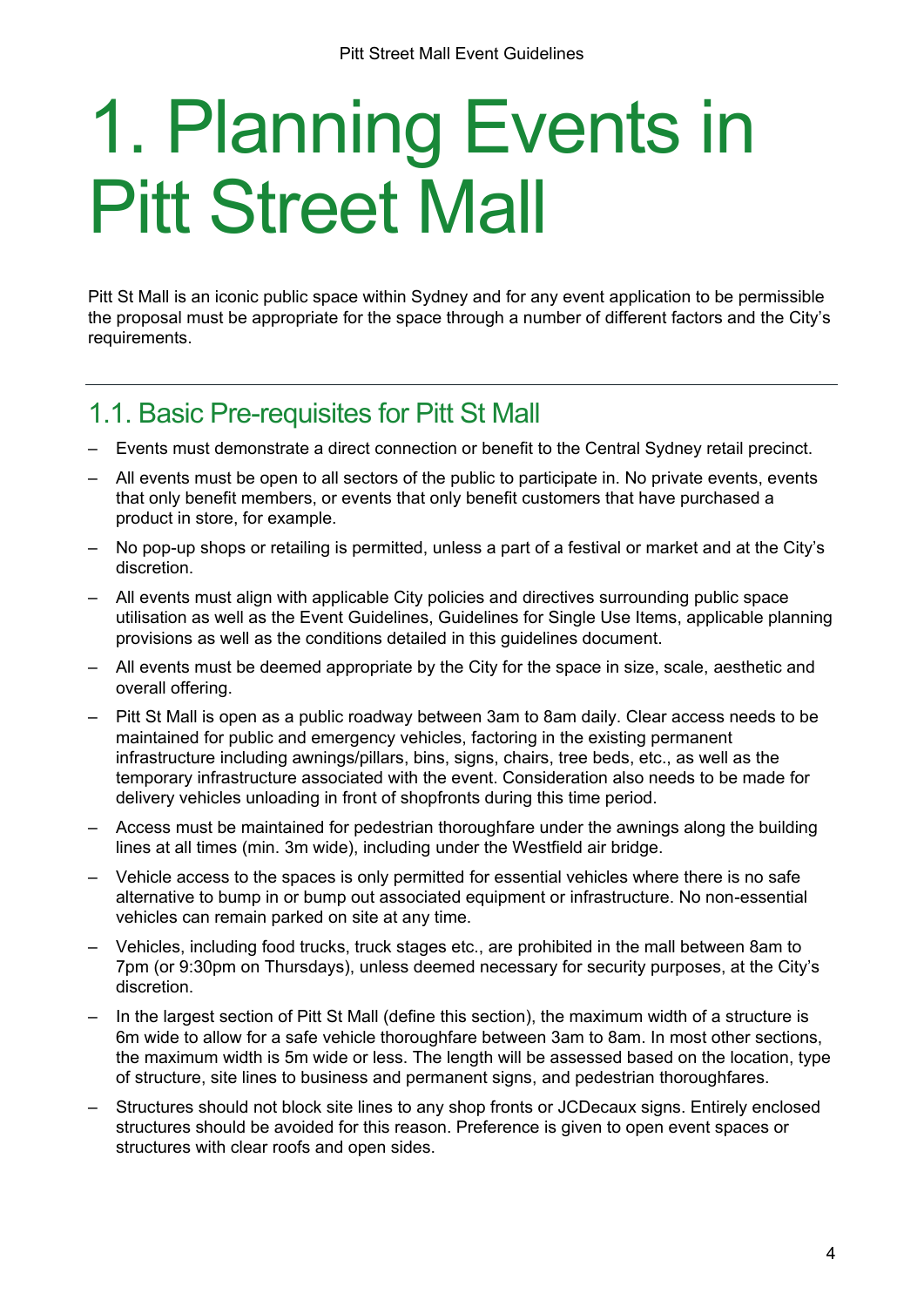- Any event that includes the provision of a product must not reasonably conflict with any existing businesses within the surrounding event space. Certain product giveaways may need to obtain local stakeholder no-objection prior to the event being approved to avoid commercial conflicts.
- Branding/commercial advertisement is limited to a maximum of 15% coverage of the total visible infrastructure.
- Cable trays are not permitted in Pitt St Mall due to the high trip hazard. As such, the location of power needs to be considered when selecting a suitable position for the activation within the mall.
- No events should create or cause an unreasonable level of offense, nuisance or public unrest.

### 1.2. Key Areas of Consideration

There are a number of key areas to consider when finalising a Pitt St Mall proposal in order to ensure it is suitable for the location and in keeping with the requirements of the space.

The type of activities planned are reviewed by the City against the relevant planning instruments and policies, plans of management and other specific policies where relevant relating to the venue. An event has to be considered to be of minimal environmental impact to be approved under available planning instruments for a temporary event approval.

The City will assess the suitability of the event proposal based on factors such as:

#### **1.2.1. The suitability of the event activity**

- There are types of event related activities that are generally not supported within Pitt St Mall such as:
	- standalone advertising and/or billboards
	- branding/advertising covering more than 15% of the total infrastructure being used
	- car displays
	- pop-up retail stalls that are not part of a wider City supported community event
	- events where the intended number of attendees would create an unsafe environment
	- performance based events, where passers-by stopping to watch would create an unsafe environment
	- events that create an unreasonable business or commercial conflict with an existing local stakeholder

#### **1.2.2. The suitability of the event location**

- The approval of an event application will need to consider the suitability of the event within the space with regards to such factors as:
	- the usable event space can safely and effectively fit the event activities and associated infrastructure without obstructing access or emergency management requirements;
	- does the event require access to power and is this single phase or three phase;
	- taking into account restricted access for vehicles can the event bump in and bump out efficiently and safely.
- Factors such as the size of the event, the availability of the venue and the use of the space by the public will be taken into consideration at this stage. In some instances the venue requested may not be suitable for the staging of the activity.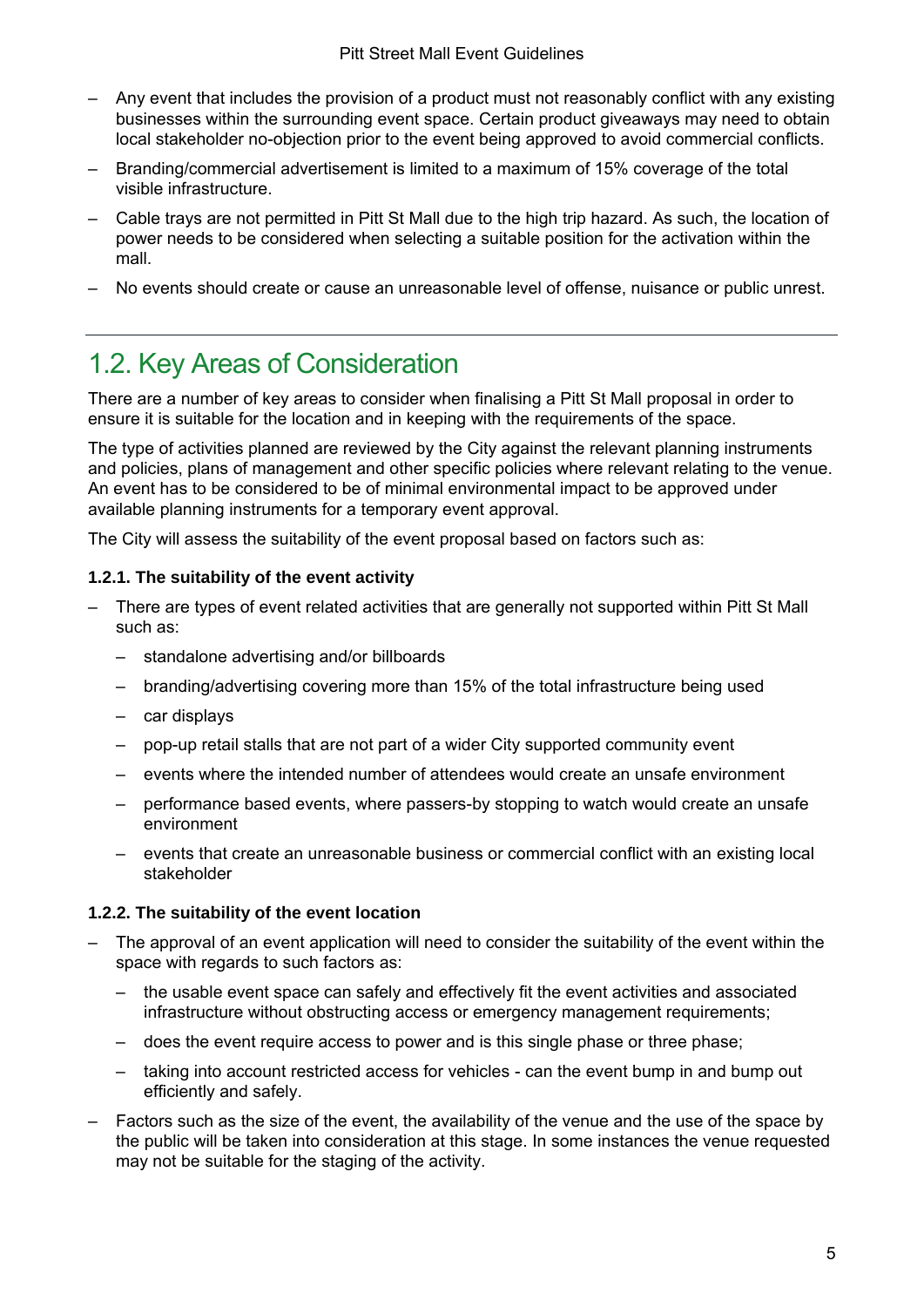- Pitt St Mall is a premium iconic public space that requires all event offerings to be of the highest production value and aesthetics across all associated infrastructure. Conformity of style and design of associated infrastructure will be taken into account when assessing any event application and conflicts with the standard of aesthetics could be a reason to deny an application.
- The three general event areas within Pitt St Mall (South, Central and North) have different usable event footprints, service access (power) and different surrounding stakeholders, which need to be considered for any proposal.

## 1.3. Site Plans

Below is a site plan showing the location of power (red), the permanent signage that needs to be kept clear (blue), the required pedestrian thoroughfares that must be kept clear, and the vehicle access between 3am to 8am.



*NOTE: There are low awnings on each side of the mall with pillars that are not illustrated on the above site plans*

In some sections, vehicles may be diverted around a structure where there is enough room for a larger vehicle (e.g. a delivery truck) to safely straighten up before proceeding between the trees to the next section. An example is below.

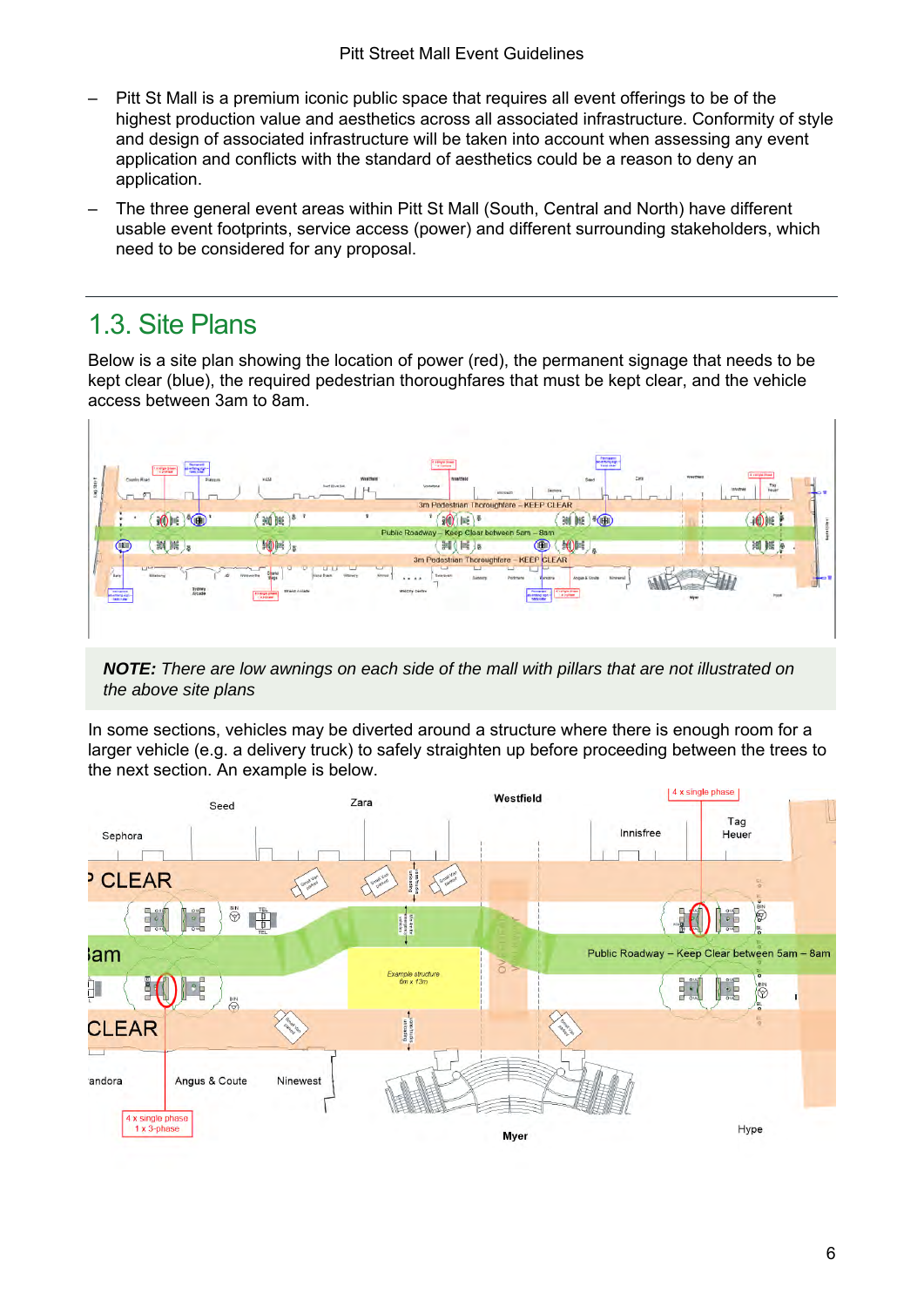#### **1.3.1. Site Limitations**

- The Westfield overhead 'skybridge' has a maximum height clearance of 4.9m.
- The southernmost power access point only supplies four x single phase power. All other power access points have four x single phase and one x three phase.
- Cable trays are not permitted, alternate cable protection methods must be advised.
- Noise levels must be strictly controlled
- Avoid infrastructure that will block sight lines to shop fronts.

#### **1.3.2. Busking**

- There are three busking pitches within Pitt St Mall, located in the Southern section, central section and northern sections of the mall. Licensed busking occurs between 11am and 10pm seven days a week.
- Arrangements can be made to close busking pitches when an event/activation is booked into that location where sufficient lead time is provided for the event approval.

#### **1.3.3. Catenary Lighting System**

- There are three busking pitches within Pitt St Mall, located in the Southern section, central section and northern sections of the mall. Licensed busking occurs between 11am and 10pm seven days a week.
- Arrangements can be made to close busking pitches when an event/activation is booked into that location where sufficient lead time is provided for the event approval.

#### – **Marco Cammisotto**

BEng(CompSys), BMgmt

National BDM - Intelligent Systems (Sydney-based)

M: +61 427 814 571

E: marco.cammisotto@gmail.com

#### – **John Stanley (Melbourne-based)**

Light and Sound Solutions | Technical Services

T: (03) 9445 5800

F: (03) 9445 5888

M: 0417 119 445

E: [john@lightandsound.com.au](mailto:john@lightandsound.com.au)

Web: [www.lightandsoundsolutions.com.au](http://www.lightandsoundsolutions.com.au/)

#### – **Tim Snartt**

E: timothy.snartt@me.com

M: 0401 176 160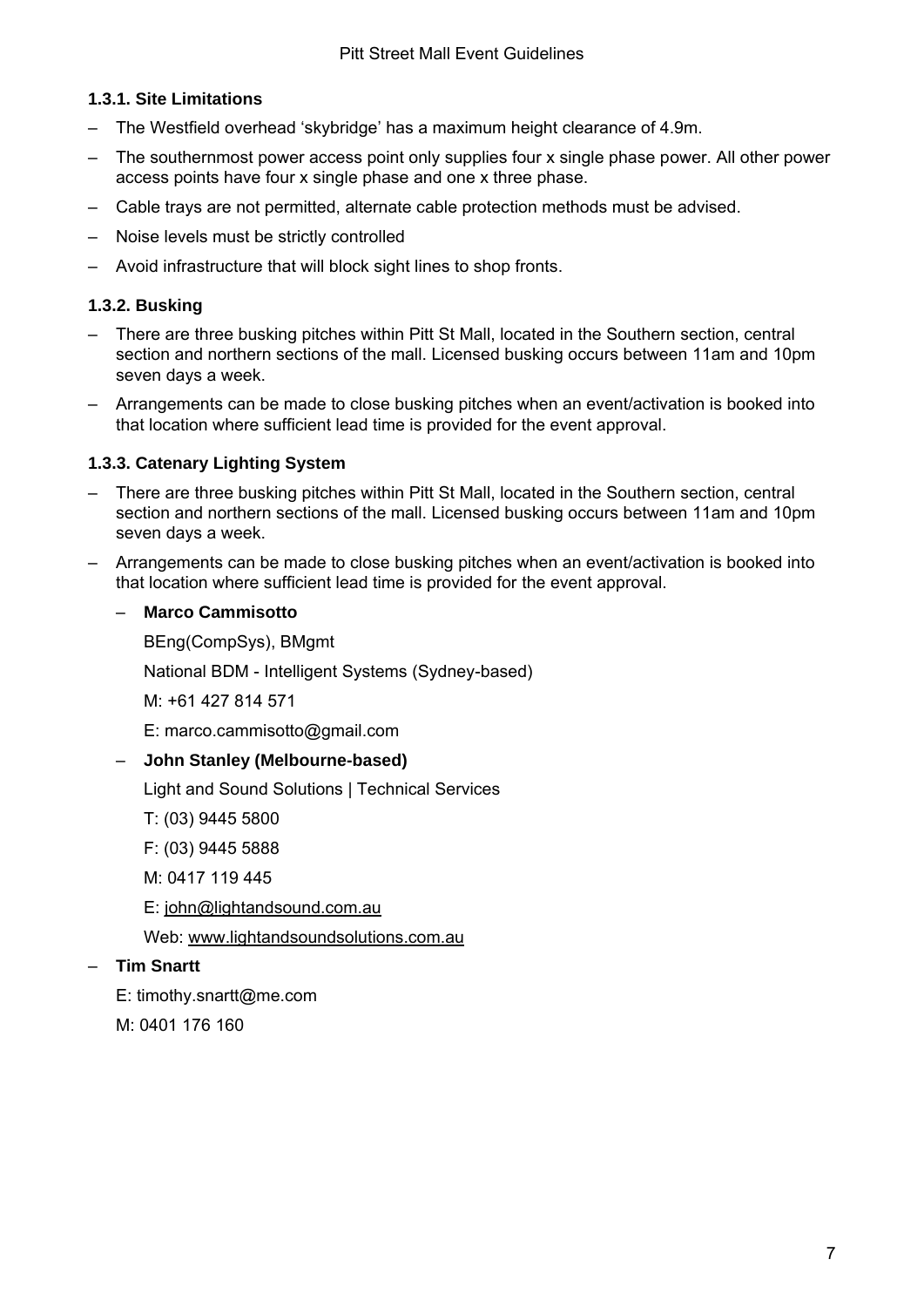## <span id="page-7-0"></span>2. Application and Approval Process

### 2.1. Event Application Process

All event organisers need to complete and submit an Event Application form with accompanying public liability insurance covering the applicant and event as a pre-requisite for any provisional booking and assessment to be made for Pitt St Mall.

Where possible, an Event Application should be submitted to the City's Outdoor Events & Filming Team up to 16 weeks prior to the proposed date for major events and six working weeks prior for minor events. This will provide the event organiser with sufficient time to apply and receive approval from the City and any other relevant authorities as required to stage the event.

*Further details on required timelines are detailed in Section 2.2.*

All applicants should follow the application process outlined below:

- 1. **Call the Outdoor Events & Filming Team** to discuss the broad details of the event (02 9265 9333)
- **2. Event Application submitted**
- 3. **Event Application assessed** and timeframes required for approval confirmed in principle approval (\*non-binding assessment feedback. Final approval is subject to receipt and acceptance of all required event documentation and information where applicable)
- 4. **Submission and review** of Event Plan documentation (further information on details to be included within the Event Plan are stated in Section 2.3)
- 5. **Payment of any fees and charges** once all pre-requisites are met and the event is accepted
- *6. Approval is issued on receipt and acceptance of all documentation and payment of applicable fees and charges.*

The City's [Event Application Form](https://www.cityofsydney.nsw.gov.au/__data/assets/pdf_file/0018/128124/Event-Application.pdf) can be downloaded from the [Holding outdoor events webpage](https://www.cityofsydney.nsw.gov.au/business/doing-business-with-us/regulations/holding-outdoor-events) of the City's website.

This webpage also provides further booking information and guideline documents relating to the production and events on City of Sydney land.

Namely:

- [Event Guidelines](https://www.cityofsydney.nsw.gov.au/__data/assets/pdf_file/0003/235830/Event-Guidelines-February-2018.pdf) (parent guidelines document that details all pre-requisites for events within the City)
- Guidelines for Single Use Items [Reducing Waste from Events & Services](https://www.cityofsydney.nsw.gov.au/__data/assets/pdf_file/0020/313175/Reducing-waste-from-events-and-services_Guidelines-for-single-use-items.pdf) (guidelines for sustainability and waste management requirements applicable to all events within the City)

All permissible Event Applications must also adhere to the requirements and pre-requisites as set out in these documents, which are applicable to all events undertaken on all land under the City.

Once contact is made with the Outdoor Events & Filming team, specific site plans of Pitt St Mall can be provided in either PDF or DWG file formats.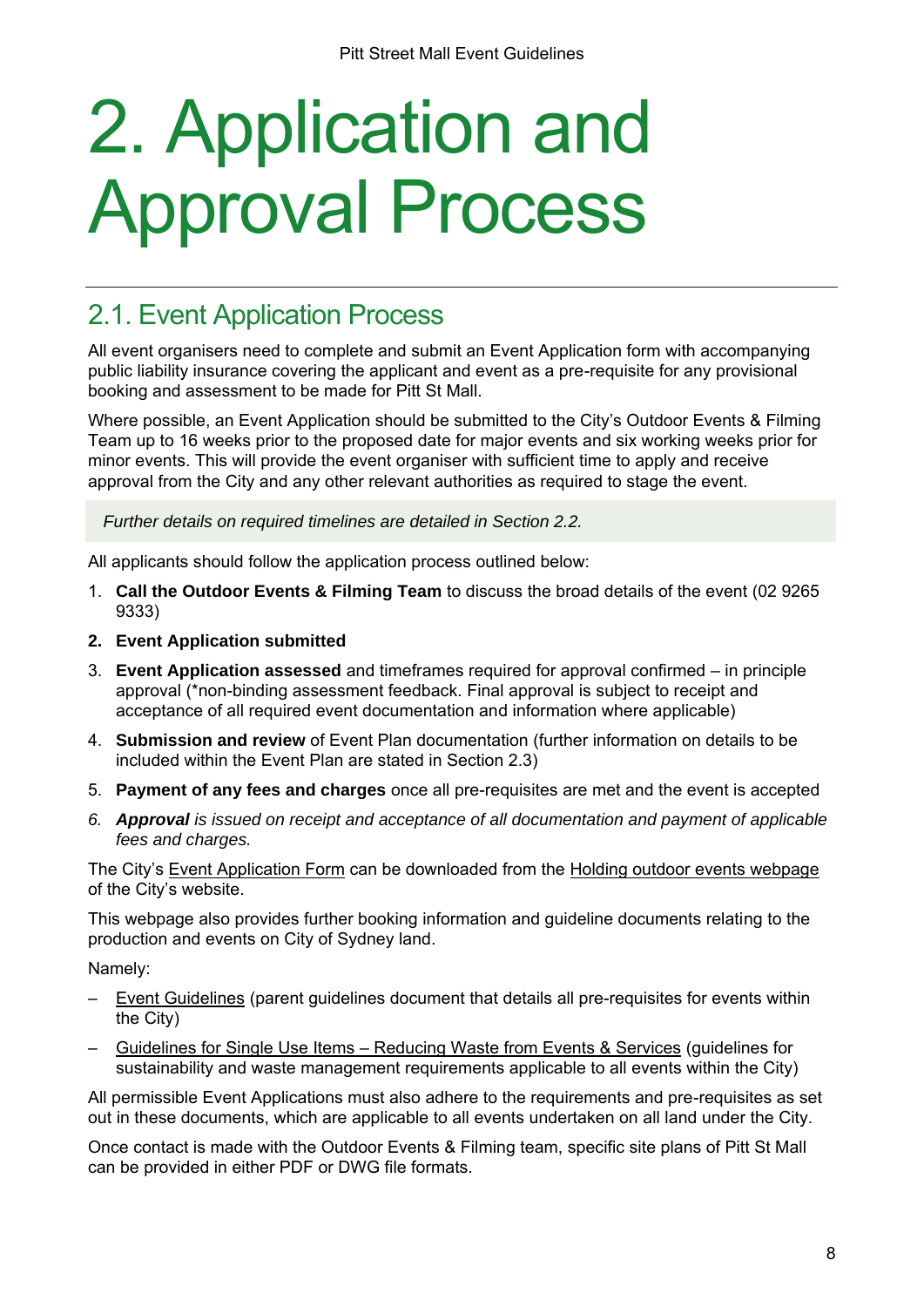In some cases a development application (DA) may be required for the staging of events if the activities and/or infrastructure involved does not qualify under the Exempt & Complying Development Codes 2008 provisions (or other applicable provisions under delegation of the City's approving officers). A DA process can take up to 14 weeks from submissions to the City's Planning Department. It is the responsibility of the event organiser to submit all relevant documentation to the City for a DA.

The DA process is a separate process to the event application approval. Where a DA is required, development consent where granted will be issued by the Planning Department, in addition to the Event Activity Approval issued by the City's Outdoor Events & Filming team.

| <b>ITEM</b>                                                | <b>TIME REQUIREMENT</b>                                                                       | <b>RELEVENT LINKS (if</b><br>applicable)                                               |
|------------------------------------------------------------|-----------------------------------------------------------------------------------------------|----------------------------------------------------------------------------------------|
| <b>Event Application</b>                                   | Up to 16 weeks pre event for<br>major events<br>Up to six weeks pre event for<br>minor events | <b>Application Form</b>                                                                |
| <b>DA Application</b>                                      | Min 14 weeks pre event                                                                        | More Information & Guide                                                               |
| <b>Traffic/Road Closure</b><br>Application                 | Min 12 weeks pre event                                                                        | <b>Application Form</b>                                                                |
| <b>Temporary Liquor Licence</b>                            | Min 12 weeks pre event                                                                        | <b>ILGA</b>                                                                            |
| <b>Draft Final Event Plan</b>                              | Min four weeks pre event                                                                      | Template sent on application                                                           |
| <b>Temporary Food Vending</b><br>Permit                    | Four weeks pre event                                                                          | <b>Application Form</b><br>Requirements for the operation<br>of a Temporary Food Stall |
| <b>Music Copyright licences</b>                            | Two weeks pre event                                                                           | <b>One Music Australia</b>                                                             |
| <b>Final Event Plan</b><br>(incl. any other documentation) | Two weeks pre event                                                                           | Event plan template provided<br>by Council after application<br>submitted              |
| Payment of Fees and Charges                                | As per invoice requirements -<br>generally payable prior to the<br>event                      |                                                                                        |
| <b>Outdoor Events &amp; Filming</b><br>Approval Issued     | Upon completion of the above                                                                  |                                                                                        |

## 2.2. Timeframes for Applications and Approval

*Note: Any applications received less than four weeks prior to the scheduled date of the event may be rejected based on the time frame required for event approval.*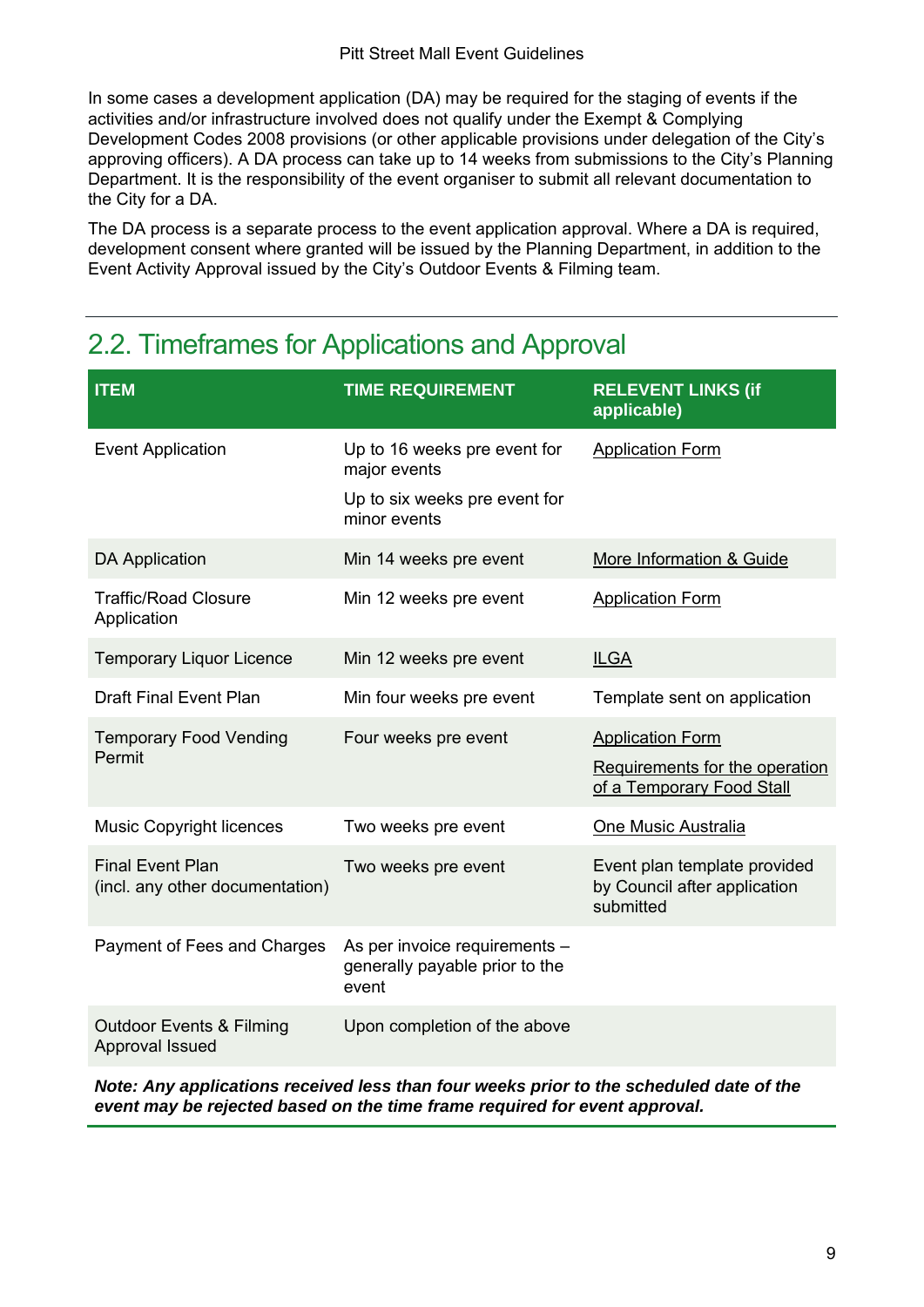## 2.3. Submission and Review of Event Plan Documentation

Upon determination that the proposed event is suitable (in principle) to be staged in Pitt St Mall, the Outdoor Events & Filming Team will provide the applicant an Event Plan Template to assist in developing event plans required for submission to the City.

This document steps through the areas of information required for the final approval of an event. The details and documents included within an Event Plan are required to run your event on the day.

#### **2.3.1. Event Plan Templates**

Depending on the scale of the event, Event Plan Templates will include the following:

- Event Details (dates, times and locations)
- Production Schedule / Run Sheet (incl. bump in and bump out logistics)
- Site Plans
- Temporary Infrastructure / Amusement Devices information
- Signage Plan
- Communication Strategy
- Emergency & Safety Management Plan
- Risk Management Plan
- Counter Terrorism Crowded Places Security Audit & Self-Assessment Tool
- Security Management Plan
- Pedestrian Management Plan
- Medical Plan (First Aid and Public Health)
- Alcohol Management Plan / Liquor Licensing
- Waste Management Plan
- Noise Management Plan
- Live and Recorded Music Licence Numbers
- Street Trading / Temporary Food Stall Applications
- Toilets / Amenities

#### **2.3.2. Additional Approvals**

An event proposal may also require additional approval and/or services to be provided from external organisations and authorities. Applications for the following services are to be made direct to each respective service provider:

- Temporary Event Liquor Licences (Independent Liquor and Gaming Authority)
- User Pays Police (NSW Police)
- Sydney Buses (State Transit Authority)
- Road Occupancy Licence, Special Event Clearways (Roads and Maritime Services)
- Sydney Trains (Transport for NSW)
- Taxi Council (use of Taxi Zone spaces)
- St John Ambulance New South Wales or other first aid provider
- NSW Ambulance Service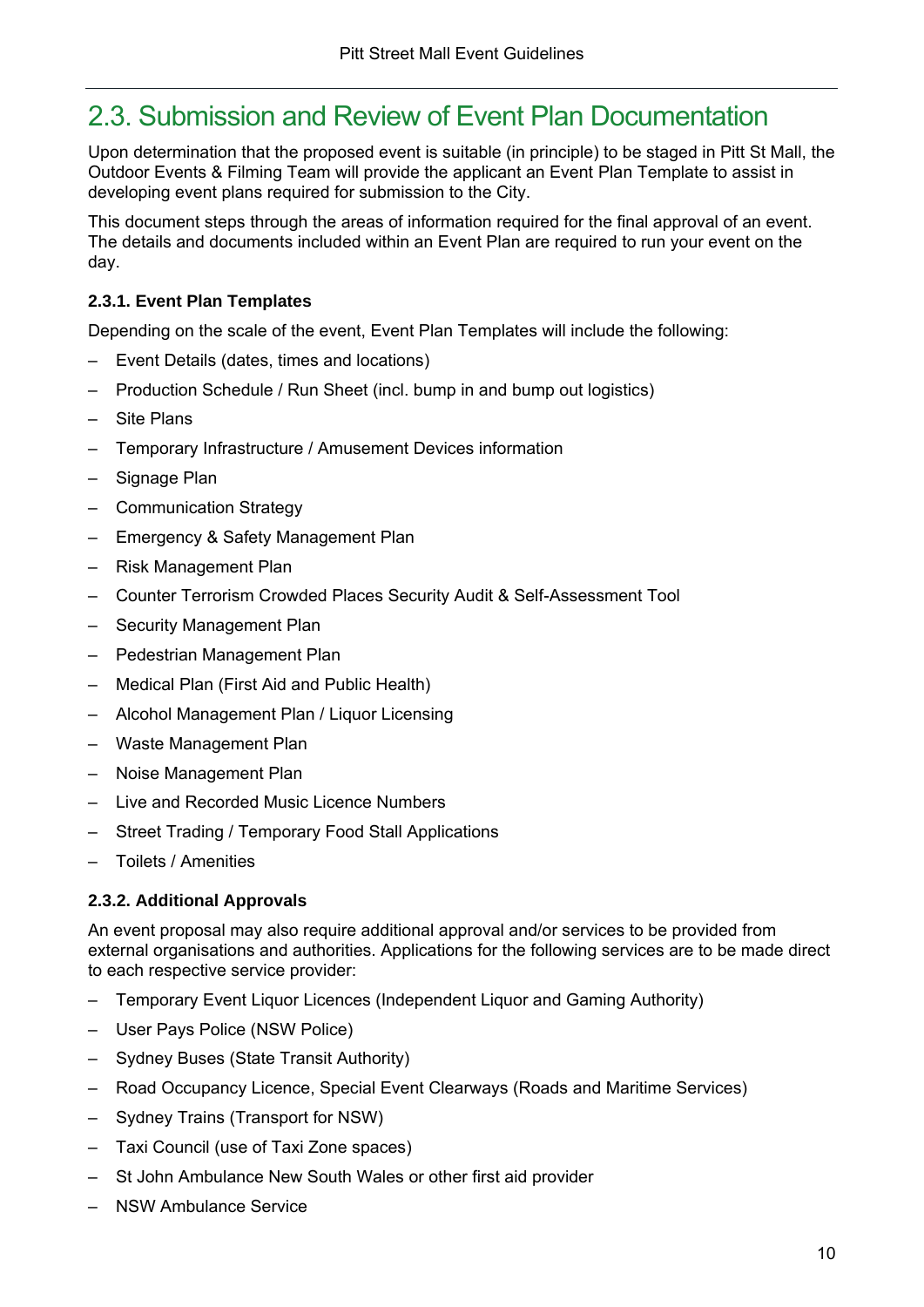– Music licenses (APRA AMCOS and PPCA – under One Music Australia)

## 2.4. Event Approval

Once all necessary applications and documentation have been received, pre-requisites met, approved and in principle agreed, the event organiser/applicant will need to pay the applicable fees once an invoice is issued.

On receipt of the payment of fees the formal Event Approval document will be issued to the applicant. In order for this approval to be valid the event organiser/applicant will need to sign the declaration within the Event Approval confirming they agree to all stated conditions and details of the event as applied for and return this signed agreement to the City.

After this time, the event is ready to proceed as per the details of the Event Approval.

## 2.5. Fees and Charges

A schedule of applicable fees and charges for outdoor events can be found [here](https://www.cityofsydney.nsw.gov.au/business/doing-business-with-us/regulations/holding-outdoor-events/fees-charges-outdoor-venue-hire) and on the [Holding Outdoor Events webpage](https://www.cityofsydney.nsw.gov.au/business/doing-business-with-us/regulations/holding-outdoor-events/fees-charges-outdoor-venue-hire) of the City's Website.

Fees and charges may be applicable for the following:

- Event application
- Venue hire
- Overnight fee (where infrastructure remains in the space overnight)
- Power usage
- Site supervision
- Security bond
- Temporary food stall inspections (this will be invoiced by the Health & Building unit)
- Essential vehicle access
- Removal of bollards

In addition to this, event organisers are responsible for all operational costs associated with conducting their event.

If there is damage to the space or additional cleaning required as a result of the event, these costs will be charged to the event organiser.

The full list of City's Fees and Charges Schedule can be found [here.](http://www.cityofsydney.nsw.gov.au/council/our-responsibilities/fees-and-charges)

### 2.6. Event Activity – Standard Approval Conditions

A full list of standard approval conditions can be found within the full [Event Guidelines](https://www.cityofsydney.nsw.gov.au/__data/assets/pdf_file/0003/235830/Event-Guidelines-February-2018.pdfhttps:/www.cityofsydney.nsw.gov.au/__data/assets/pdf_file/0003/235830/Event-Guidelines-February-2018.pdf) document available in the download section of the [Holding Outdoor Events webpage.](https://www.cityofsydney.nsw.gov.au/business/doing-business-with-us/regulations/holding-outdoor-events/fees-charges-outdoor-venue-hire)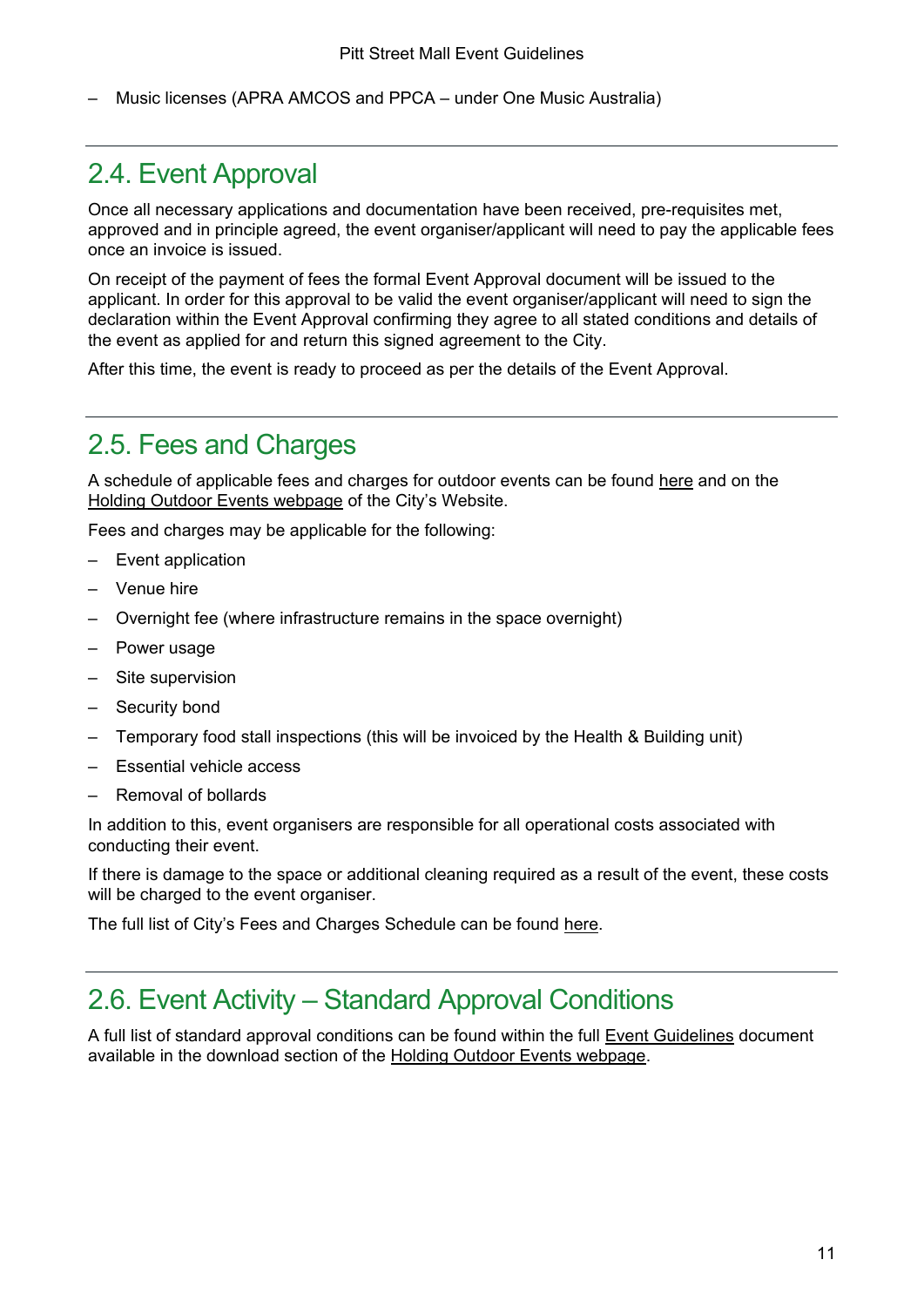## <span id="page-11-0"></span>3. Further Details and **Contacts**

For further details about the Event Guidelines document and/or to make an application to stage event activity in Pitt St Mall, please contact the Outdoor Events & Filming team of Venue Management on +61 (02) 9265 9333 or via email on [openspacebookings@cityofsydney.nsw.gov.au.](mailto:openspacebookings@cityofsydney.nsw.gov.au)

## 3.1. Specific Team Contacts

### **3.1.1. For Major and International Events Simon Marshall** Manager – Events & Film Liaison **T:** 02 9265 9452 **E**: [smarshall1@cityofsydney.nsw.gov.au](mailto:smarshall1@cityofsydney.nsw.gov.au) **3.1.2. For General Events Johnathan Langan** Outdoor Events and Sportsfields Coordinator **T:** 02 9265 9550 **E**: [jlangan@cityofsydney.nsw.gov.au](mailto:jlangan@cityofsydney.nsw.gov.au)

#### **Melanie Knott** Outdoor Events & Filming Coordinator **T:** 02 9246 7633 **E**: [mknott1@cityofsydney.nsw.gov.au](mailto:mknott1@cityofsydney.nsw.gov.au)

**Laura Bonarrigo** Outdoor Events & Filming Coordinator **T:** 02 9246 7726

**E**: [lbonarrigo@cityofsydney.nsw.gov.au](mailto:lbonarrigo@cityofsydney.nsw.gov.au)

**Georgia Barlow** Outdoor Events & Filming Coordinator **T:** 02 9265 9837 **E**: [gbarlow@cityofsydney.nsw.gov.au](mailto:gbarlow@cityofsydney.nsw.gov.au)

#### **Julian Leach**

Outdoor Events & Filming Coordinator

**T:** 02 9288 5956

**E**: [juleach@cityofsydney.nsw.gov.au](mailto:juleach@cityofsydney.nsw.gov.au)

## **3.1.3 For Markets and General Events**

#### **Melanie Penicka-Smith**

Outdoor Events, Markets & Busking Coordinator

**T:** 02 9265 9653

**E**: [mpenickasmith@cityofsydney.nsw.gov.au](mailto:mpenickasmith@cityofsydney.nsw.gov.au)